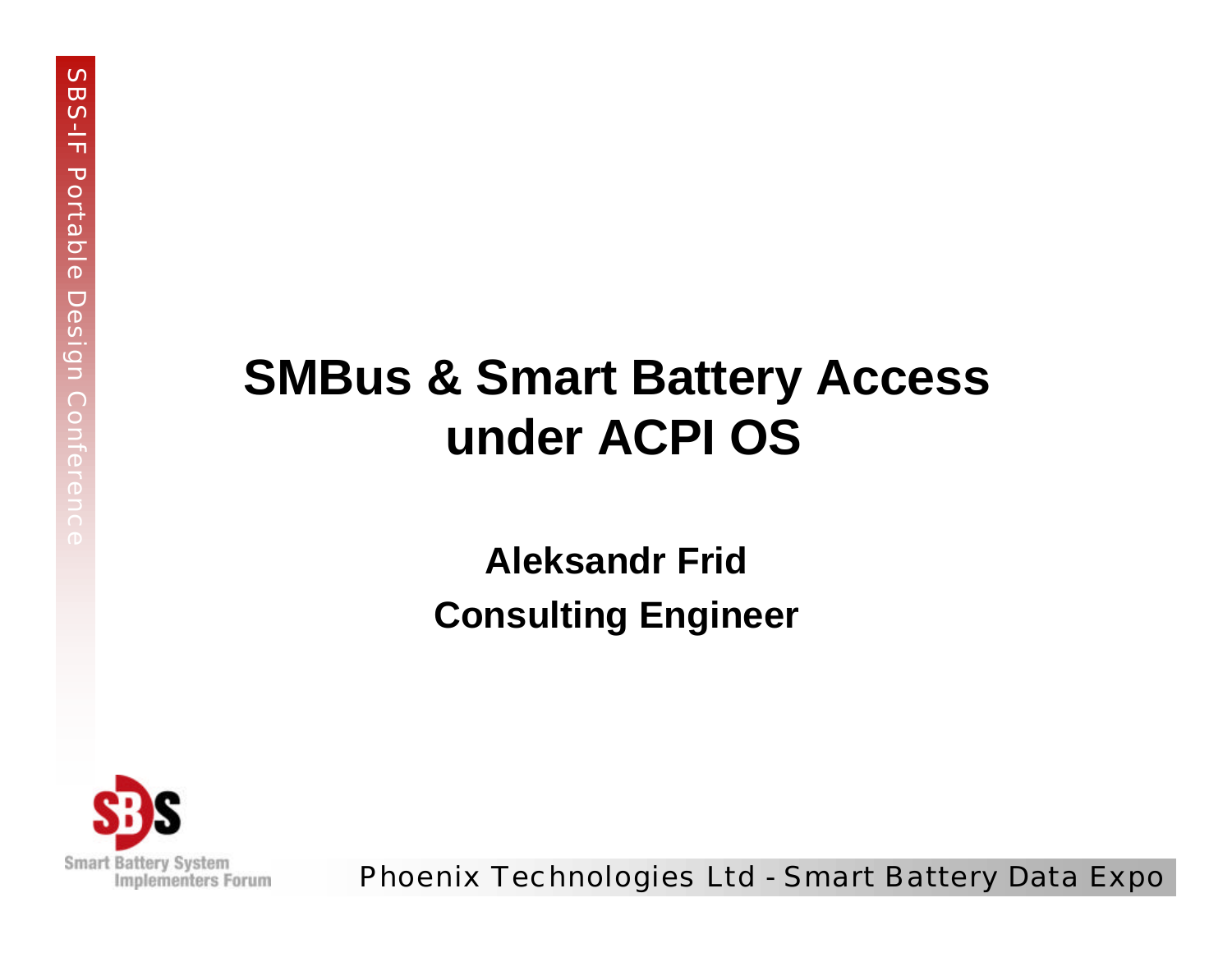# **INTRODUCTION**

- SMBus Host
	- EC (commonly combined with KBC)
	- Chipset (PIIX4, ICHx)
- SMBus Segment
	- Possible multiple Hosts = multiple SMBus segments
	- Smart Battery System (SBS)
	- Thermal Sensors (THS)
	- Other System Management devices (voltage and fan speed control, system indicators …)
- SMBus Clients
	- OS power policy manger and native apps (Power Meter)
	- OEM battery gauging apps (Phoenix BatteryScope, Power Panel, …)
	- OEM other apps/drivers (Platform Management drivers)
	- OEM Platform specific ASL code (e.g., Thermal Zone access)

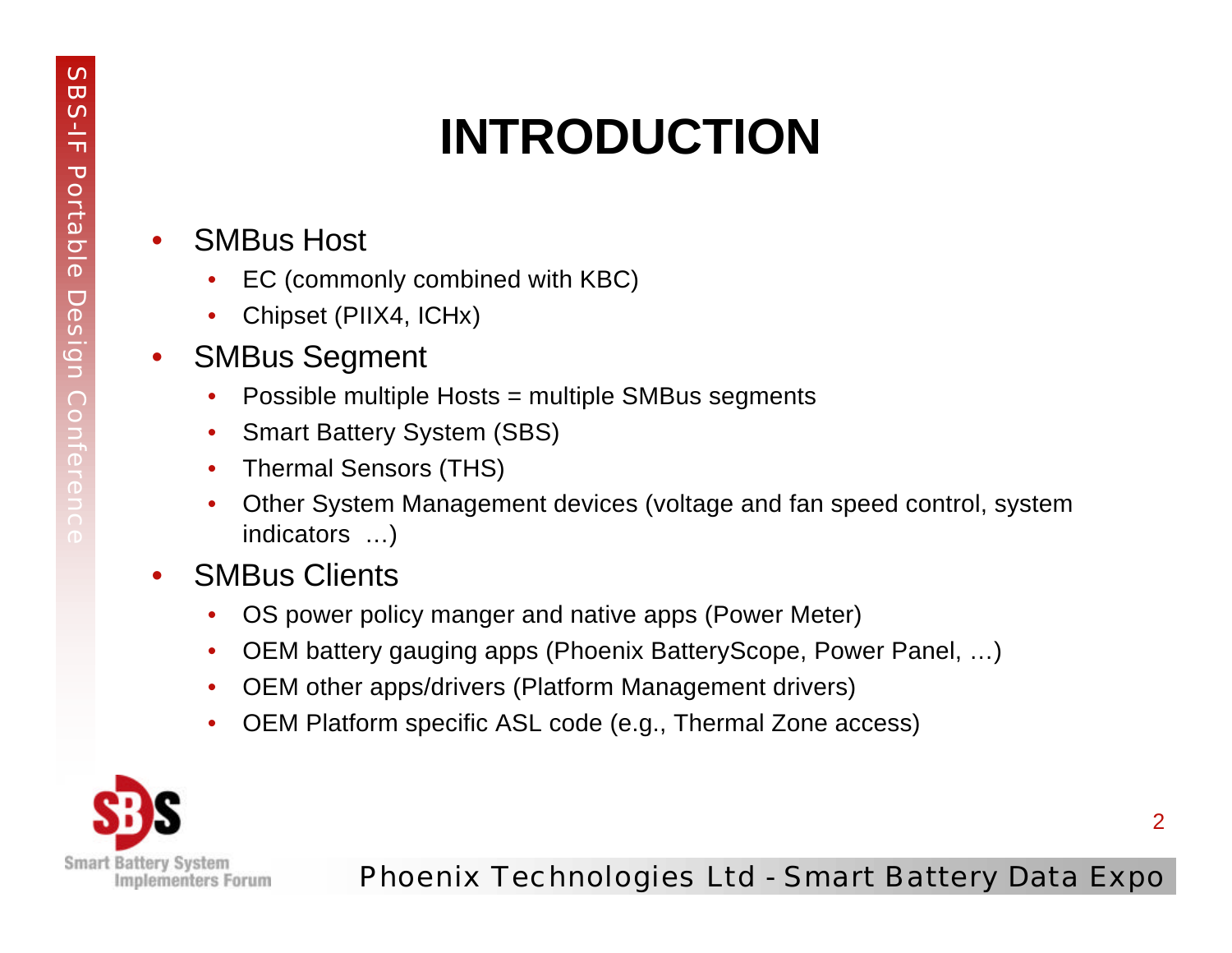# **INTRODUCTION (cont)**

- Software Access to SMBus segment.
	- Access synchronization?
	- Different OS? APM and ACPI
	- SMBus driver availability:
		- Native OS drivers
		- Smart Battery Implementers Forum (SBS-IF)
		- OEM drivers
	- Battery gauging applications

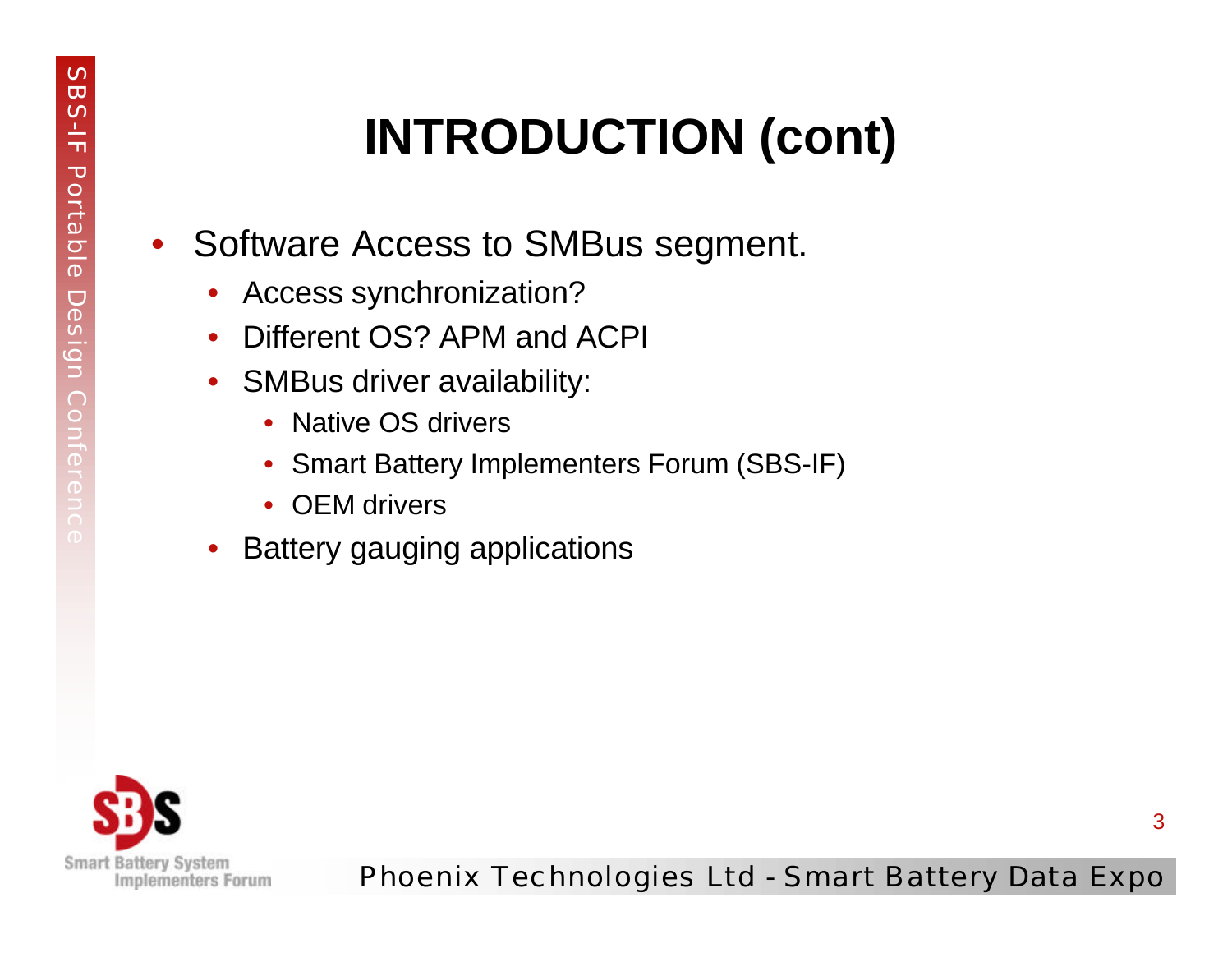- **History: SMBus & SBS Under APM**
- SMBus & SBS under ACPI: Native OS interface
- SMBus & SBS under ACPI: SBS-IF interface
- SMBus & SBS under ACPI: CMB interface

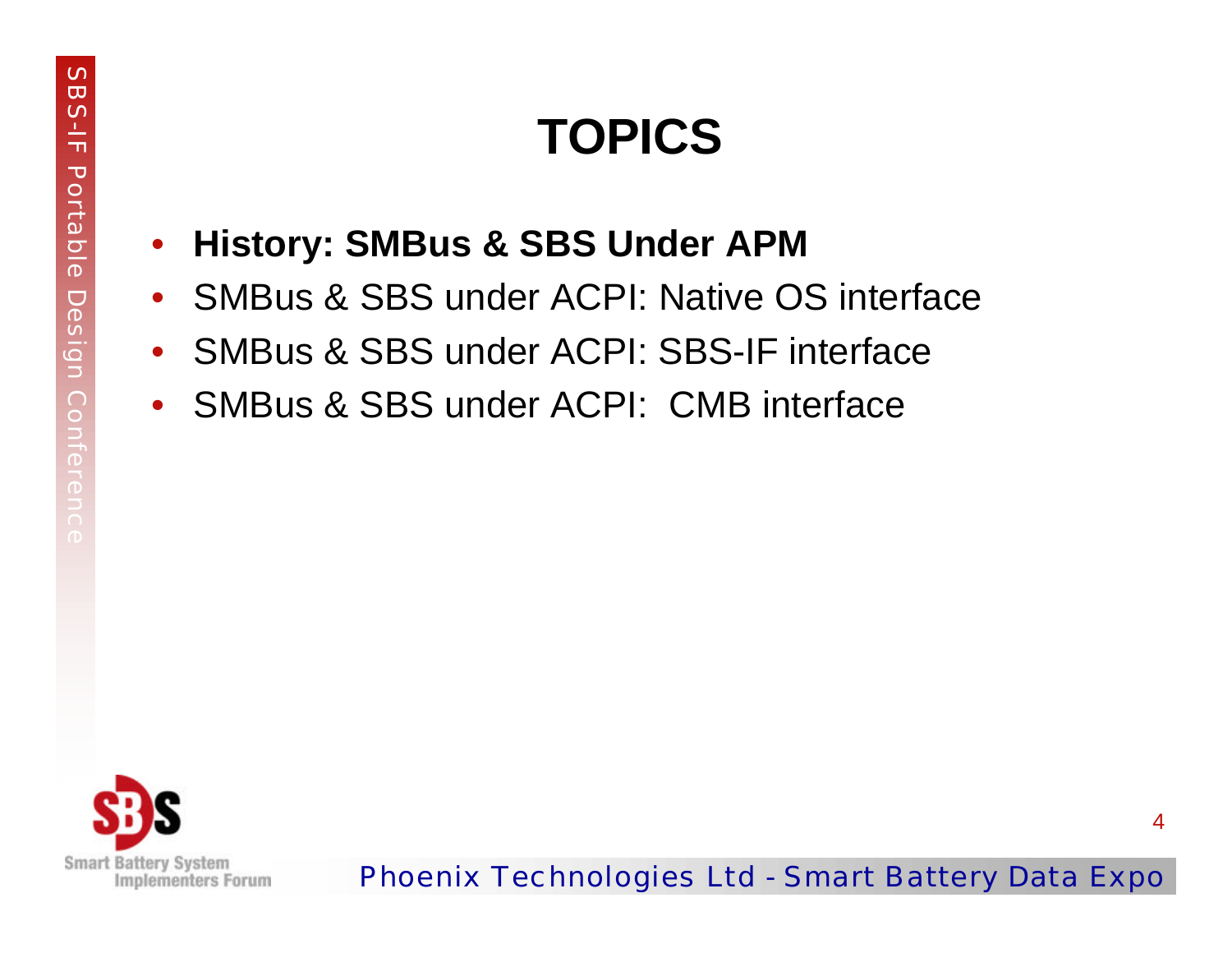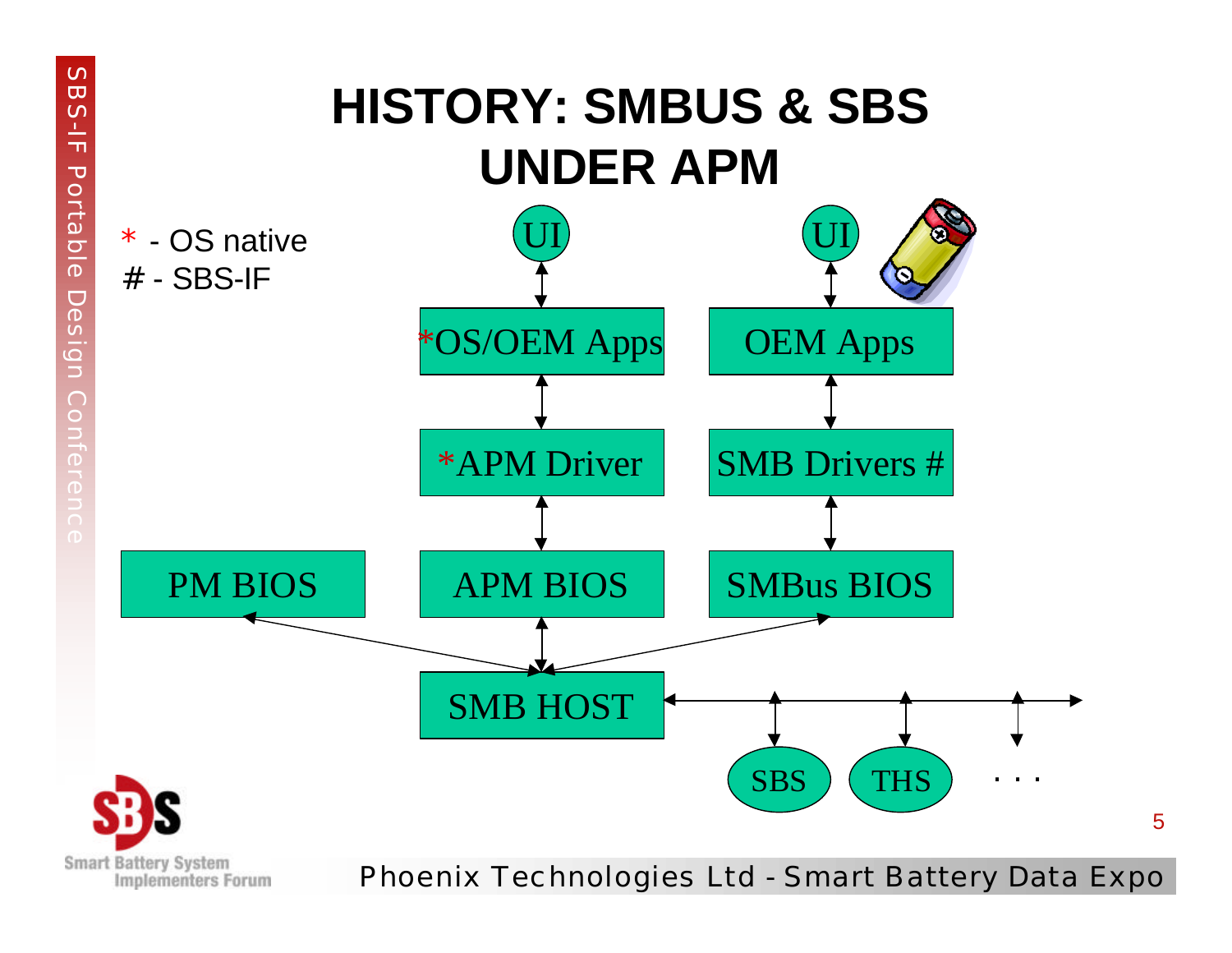## **HISTORY: SMBUS & SBS UNDER APM (cont)**

- SMBus Host = EC/KBC or Chipset
- SMBus access synchronization in BIOS
	- Int15 SMBus BIOS extensions
	- APM calls to get Smart Battery status
	- BIOS access to SMBus devices (e.g., Thermal Sensors)
- Drivers
	- APM Driver (\*OS native)
	- SMBus and Smart Battery Drivers (SBS-IF#)
- Applications
	- Phoenix BatteryScope
	- Battery Meter (SBS-IF#)
	- APM Control Panel (\*OS native)

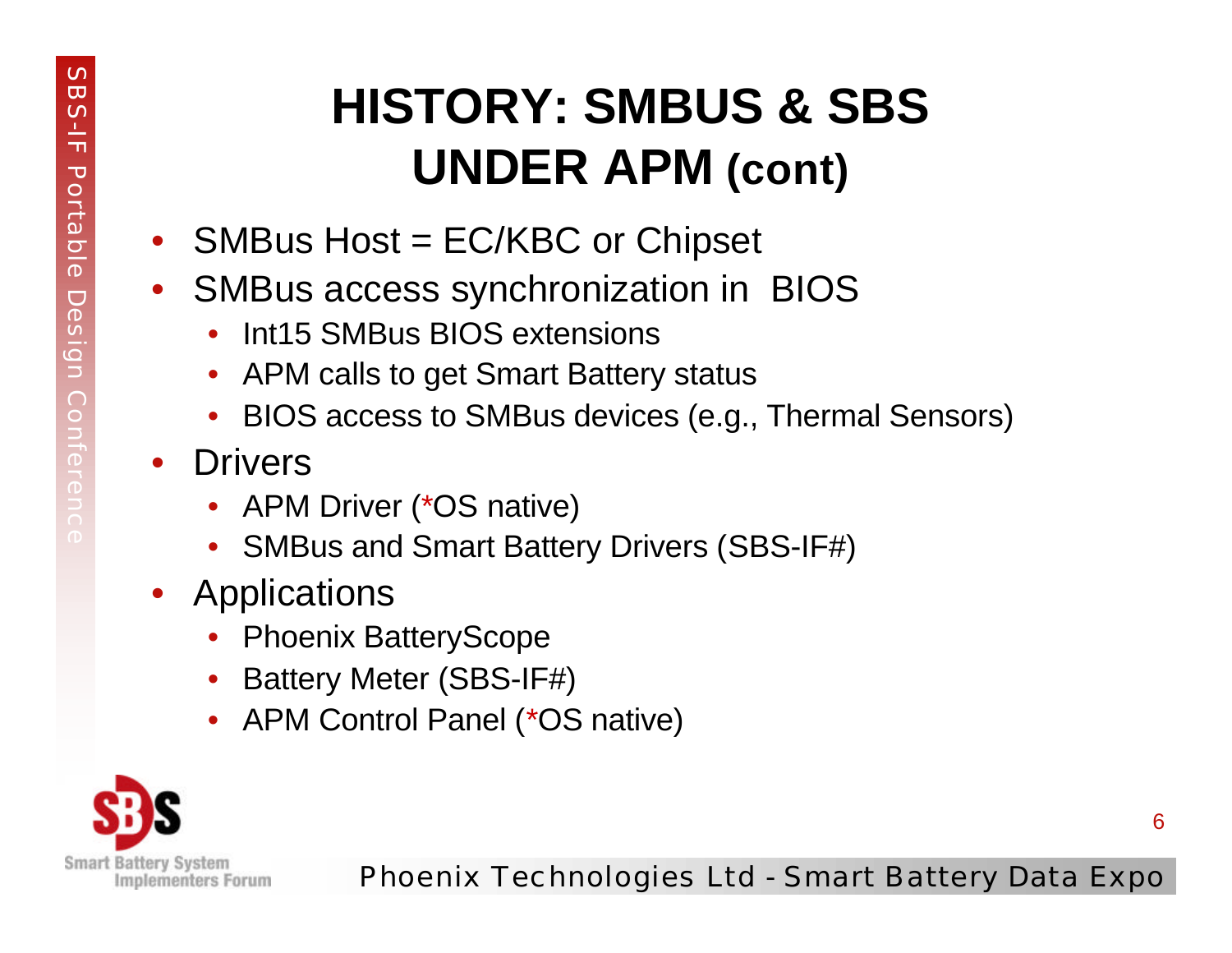- History: SMBus & SBS Under APM
- **SMBus & SBS under ACPI: Native OS interface**
- SMBus & SBS under ACPI: SBS-IF interface
- SMBus & SBS under ACPI: CMB interface



Phoenix Technologies Ltd - Smart Battery Data Expo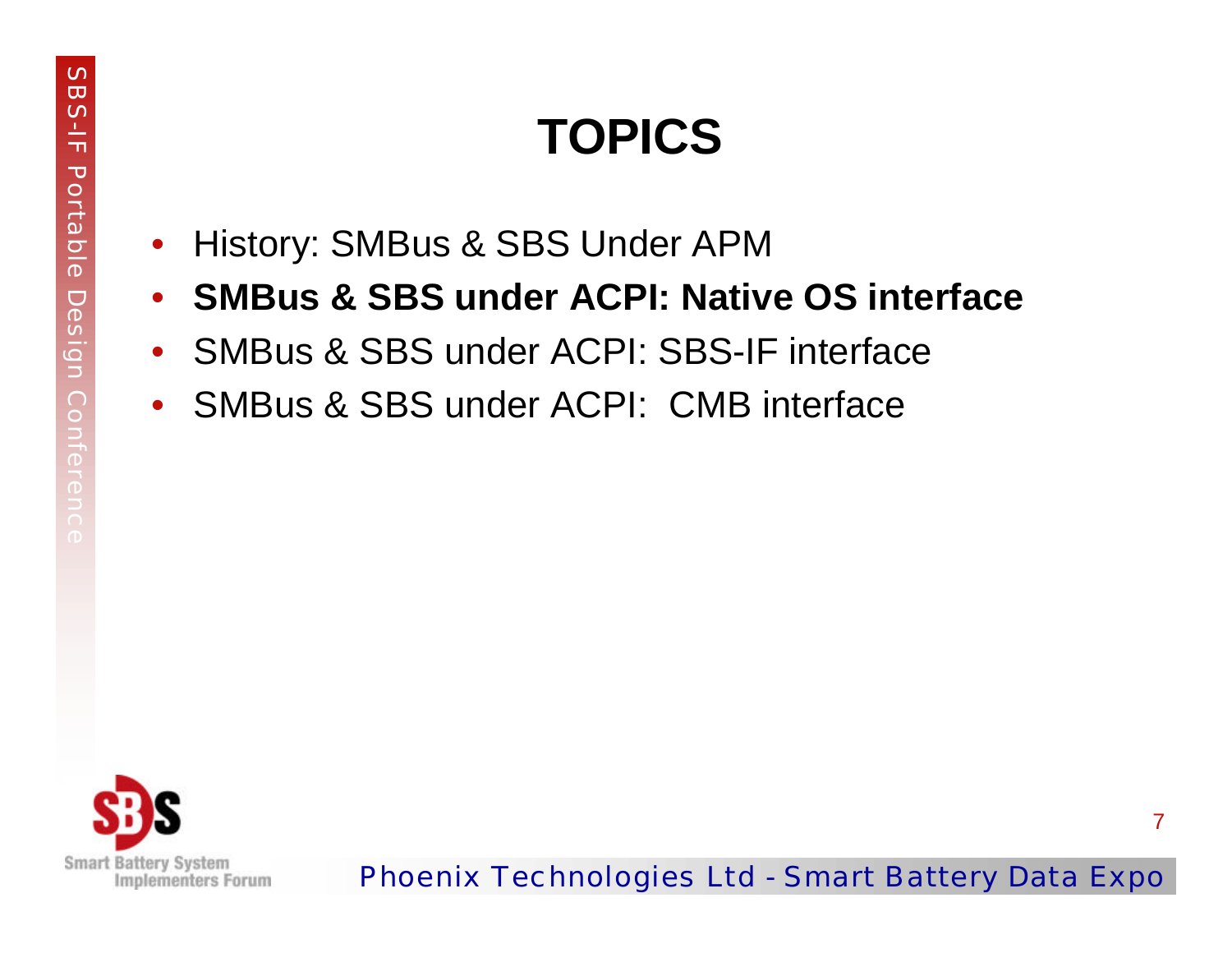#### **SMBUS & SBS UNDER ACPI: NATIVE OS INTERFACE**

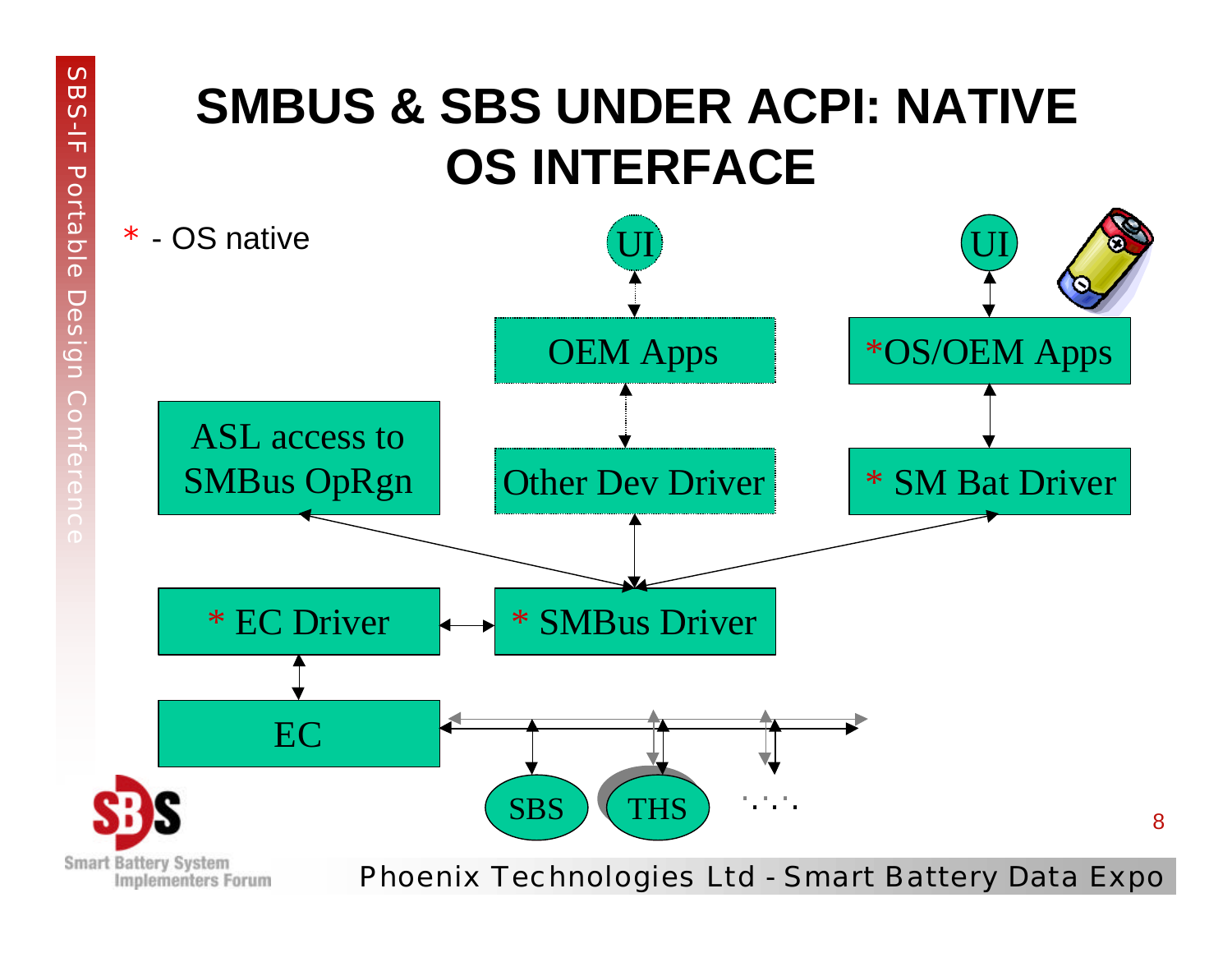#### **SMBUS & SBS UNDER ACPI: NATIVE OS INTERFACE (cont)**

- SMBus Host = EC Only
	- Multiple Hosts/SMBus segments and SBS on one of them
- SMBus access synchronization OS native SMBus driver
	- ASL CM access via SMBus Operation Regions
	- OS and Applications access to Smart Battery data
	- OS and Application access to other SMBus devices (e.g., Thermal Sensors)
- **Drivers** 
	- EC, SMBus and Smart Battery drivers (\*OS native)
	- Other Device Drivers (OEM???)
- **Applications** 
	- Phoenix BatteryScope
	- Power Meter (\*OS native)

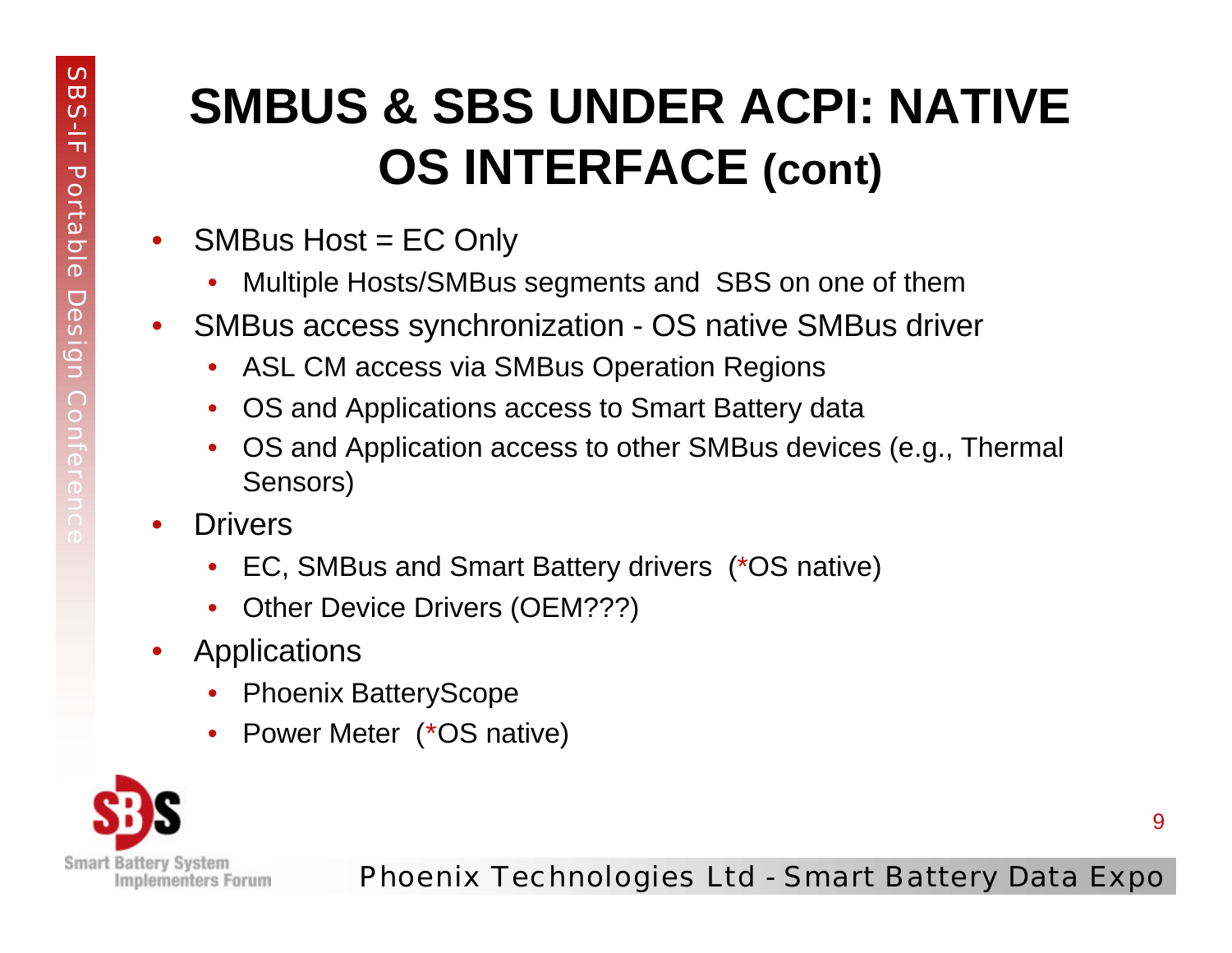#### **SMBUS & SBS UNDER ACPI: NATIVE OS INTERFACE(cont)**

- Specified in ACPI 1.0 --Never completed in ACPI 1.0 OSes
	- No support at all in Win98/Me
	- W2k provides
		- SM Battery stack (SMBus & SM Battery drivers) with many known limitations (e.g., no support for SM Battery System Manager)
		- SMBus Op Region support is broken
- Changed SMBus Operation Region definition in ACPI 2.0,
- XP same as W2K
- Still waiting for full SMBus Op Region support

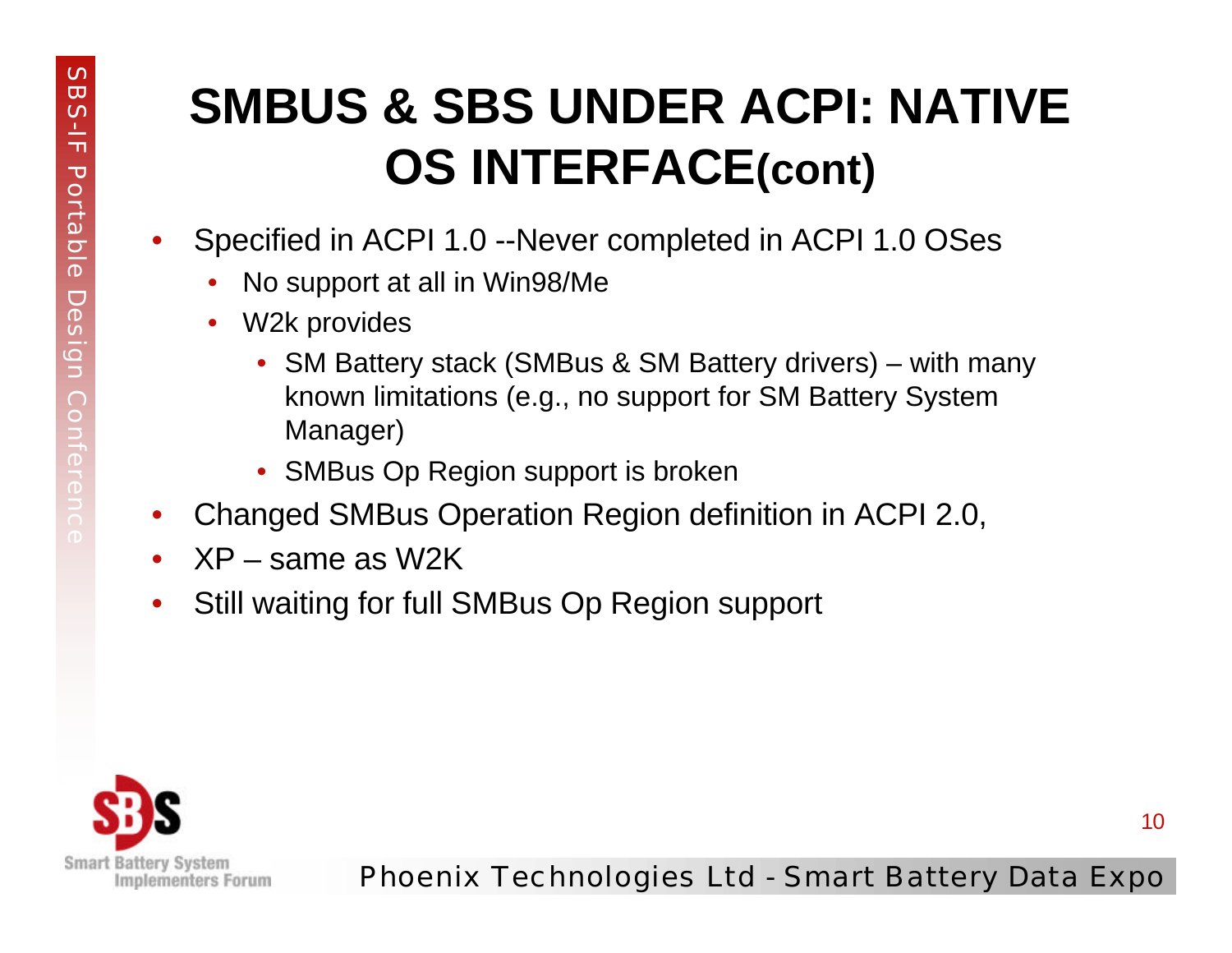### **SMBUS & SBS UNDER ACPI: NATIVE OS INTERFACE (cont)**

- Native Interface is not generic (even in the future)
	- EC SMBus Host Only
	- Win2K/XP+ only
	- No support for SBS Manager
	- Problems with composite battery data
- Current W2K/XP only solution
	- SMBus access synchronization ACPI GLOBAL LOCK mechanism (adverse affect on system performance)
	- ASL CM access directly to SMBus Host registers in EC space (essential implementation efforts)
	- OS and Applications access to battery data via W2K SM Battery stack



Phoenix Technologies Ltd - Smart Battery Data Expo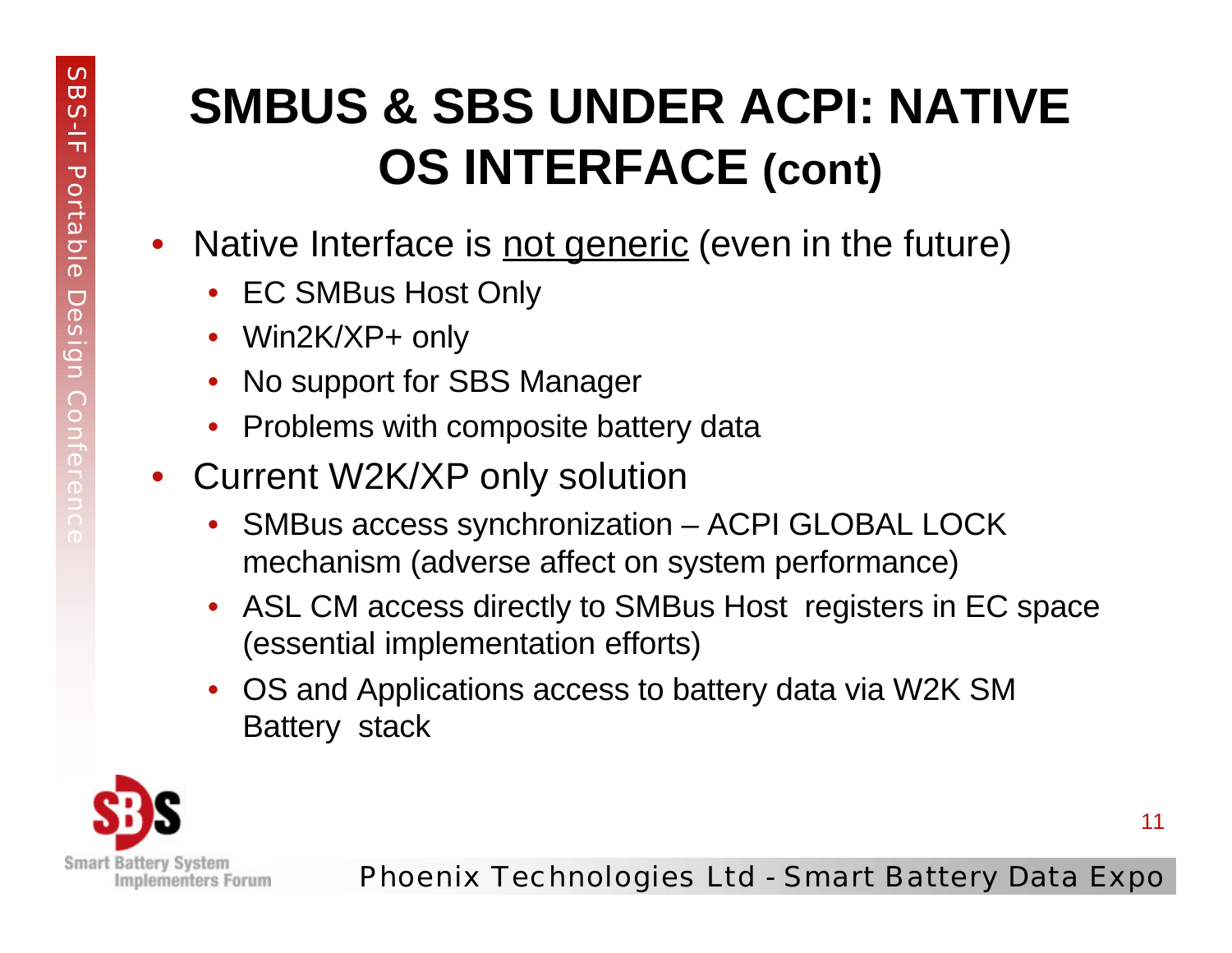#### **SMBUS & SBS UNDER ACPI: NATIVE OS INTERFACE (cont)**

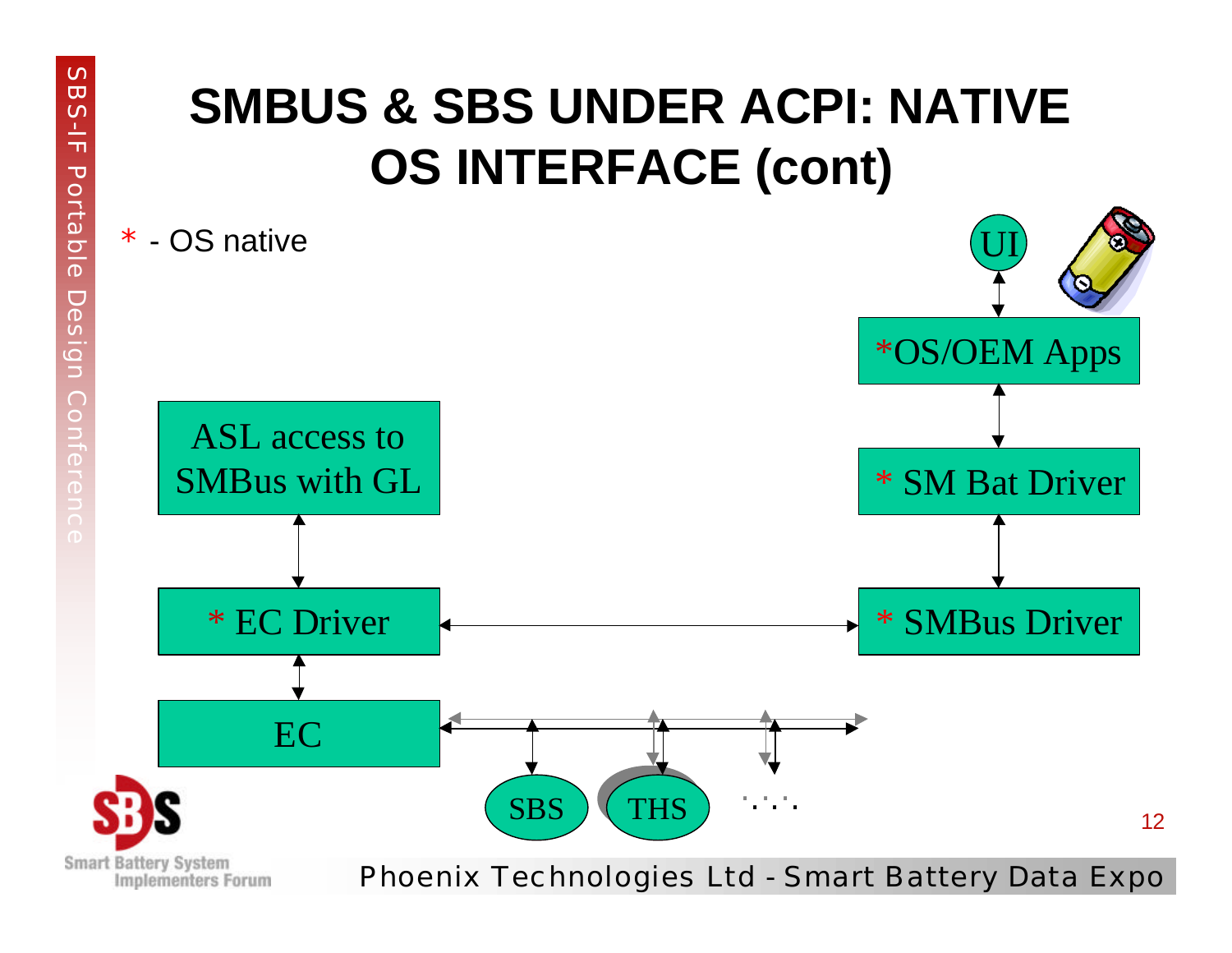- History: SMBus & SBS Under APM
- SMBus & SBS under ACPI: Native OS interface
- **SMBus & SBS under ACPI: SBS-IF interface**
- SMBus & SBS under ACPI: CMB interface

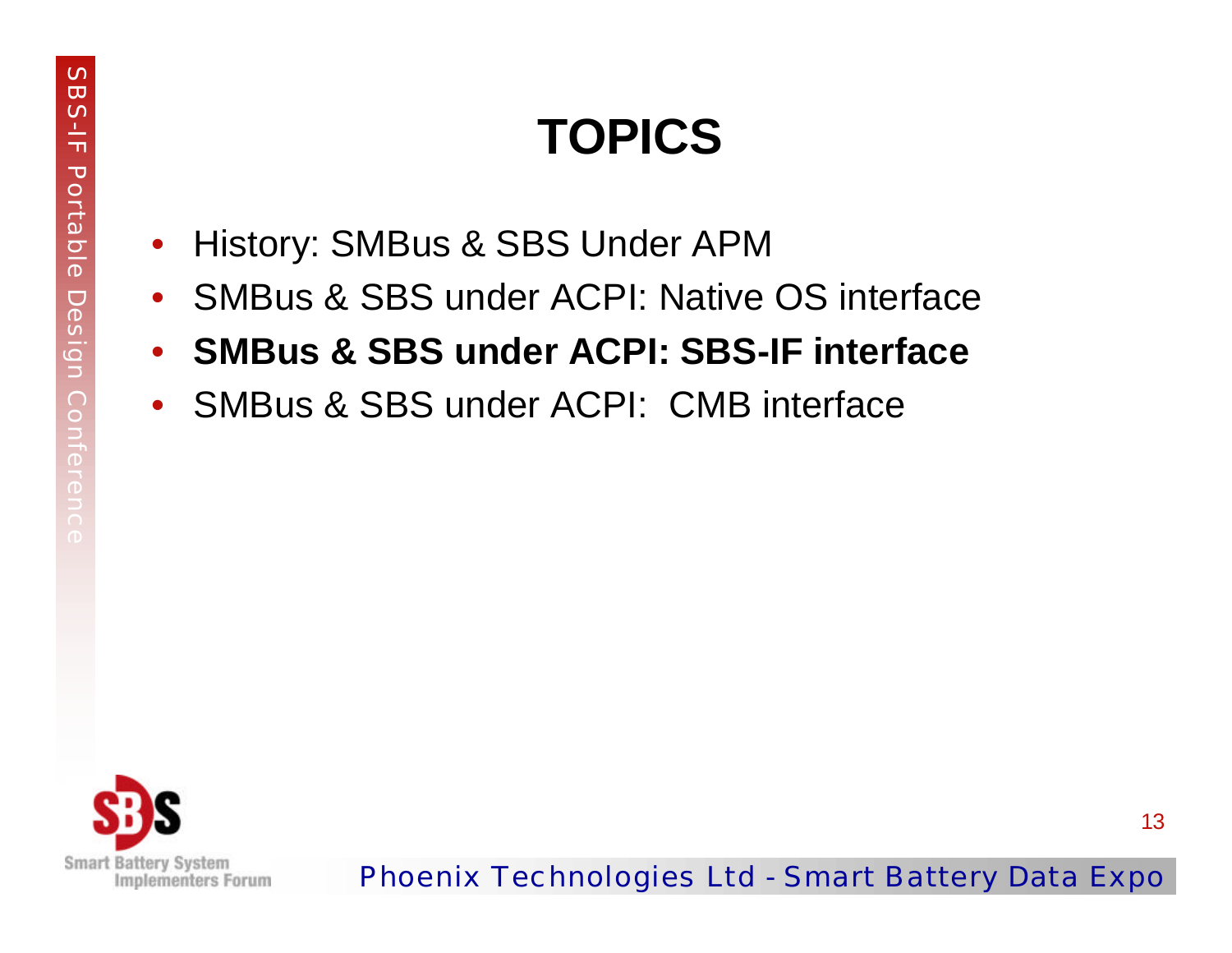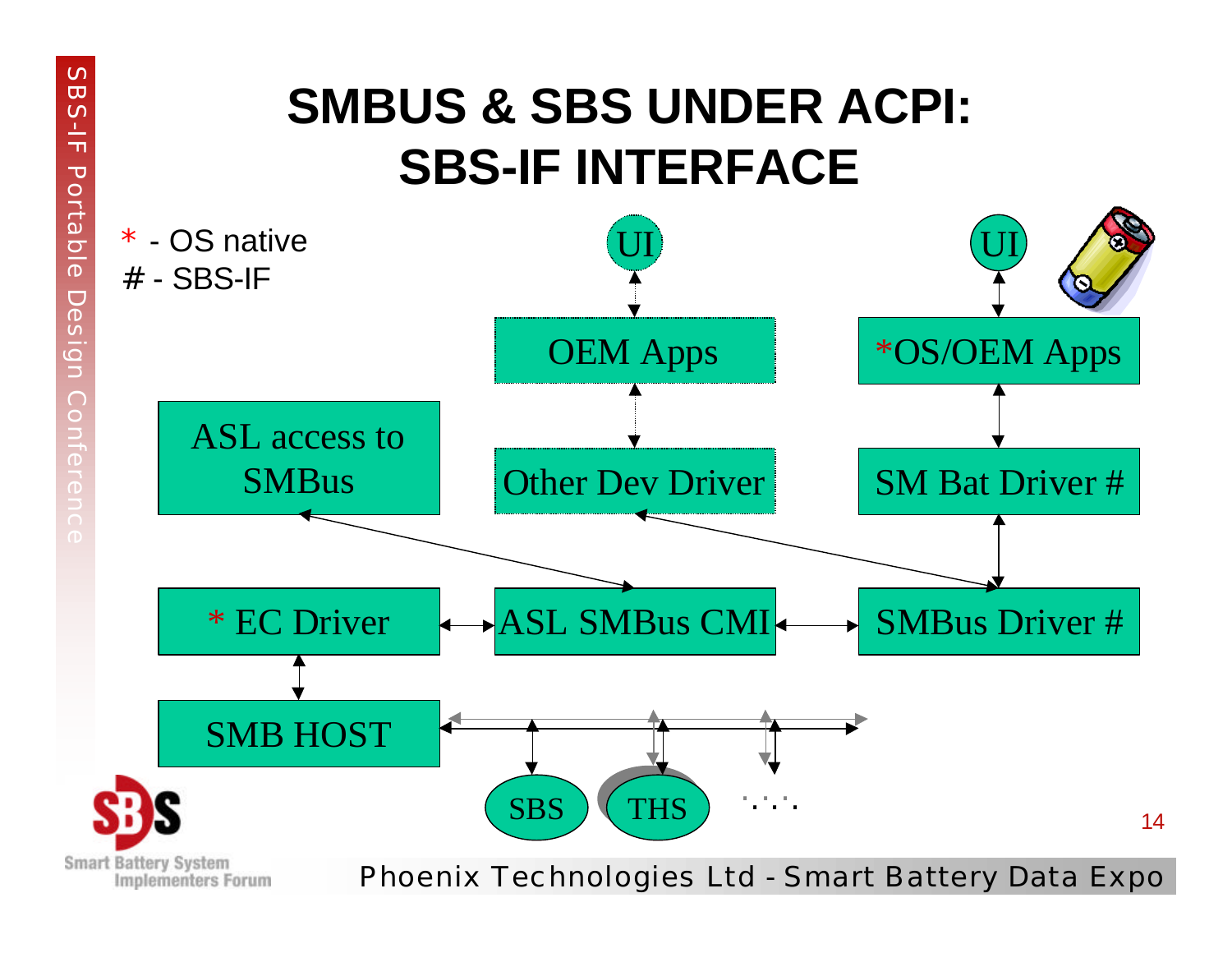#### **SMBUS & SBS UNDER ACPI: SBS-IF INTERFACE (cont)**

- SMBus Host = EC or Chipset
	- Multiple Hosts/SMBus segments and SBS on one of them
- Standardized ASL Control Method Interface (CMI) used for SMBus access synchronization
	- All ASL CM access call CMI methods
	- OS and Applications access to SMBus via SMBus Driver on the top of CMI methods
- Drivers
	- EC (\*OS native), SMBus and Smart Battery drivers (SBS-IF#)
	- Other Device Drivers (OEM???)
- Applications
	- Phoenix BatteryScope
	- Power Meter (\*OS native, still works with SBS-IF stack)

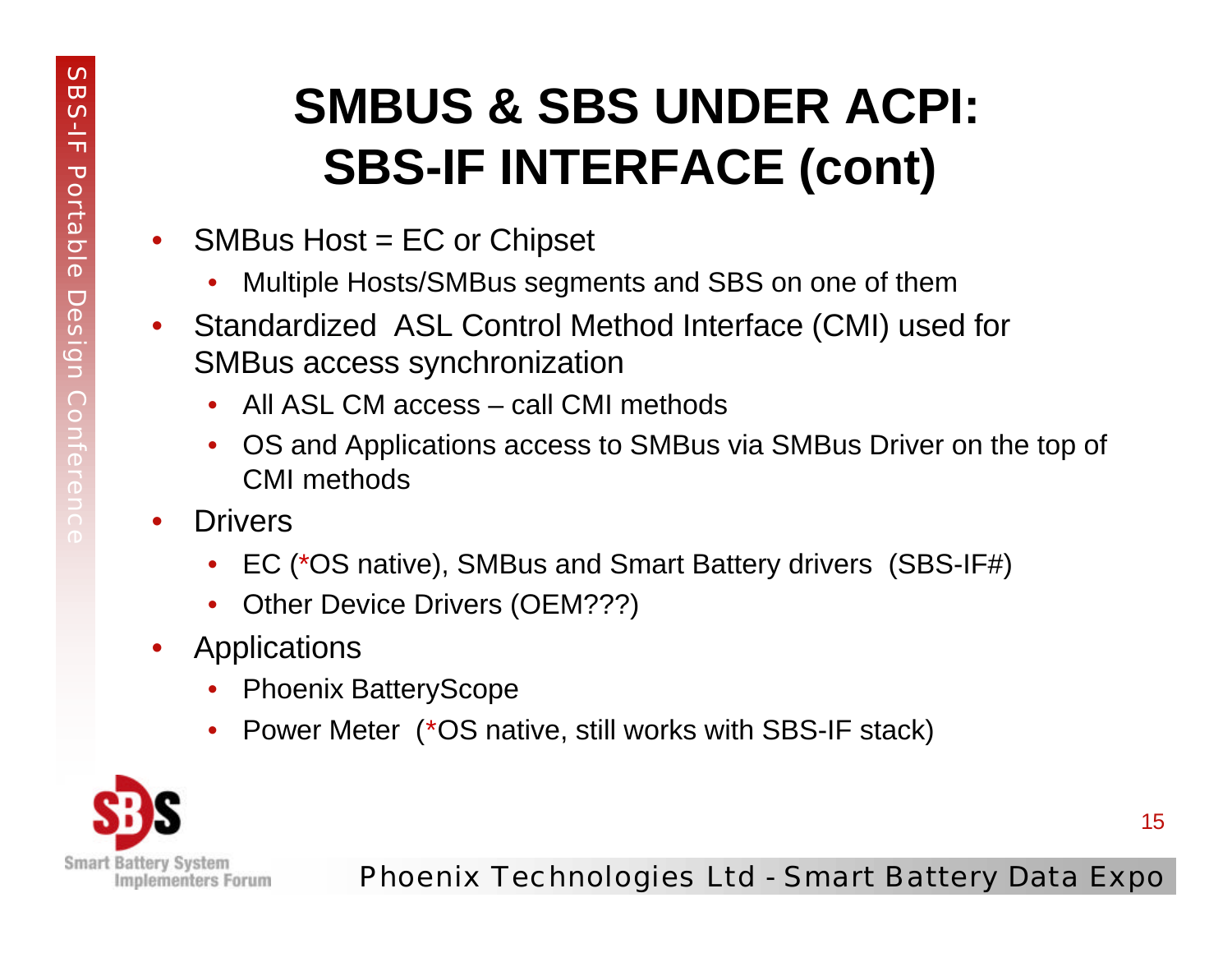# **SMBUS & SBS UNDER ACPI: SBS-IF INTERFACE (cont)**

#### • Availability.

- SMBus CMI specification, version 1.0 (with ASL implementation sample code)
- SMBus Driver available from SBS-IF now
- Smart Battery Driver under development
- Future SBS-IF solution Generic
	- All ACPI OS (Win98/Me/W2K/XP)
	- EC and Chipset Host
	- **SBSM specification support**
	- Improved battery composition scheme
- Current W2K/XP only solution
	- SBS-IF SMBus driver is compatible with W2K Smart Battery Driver
	- No Global Lock
	- Standard CMI ASL code

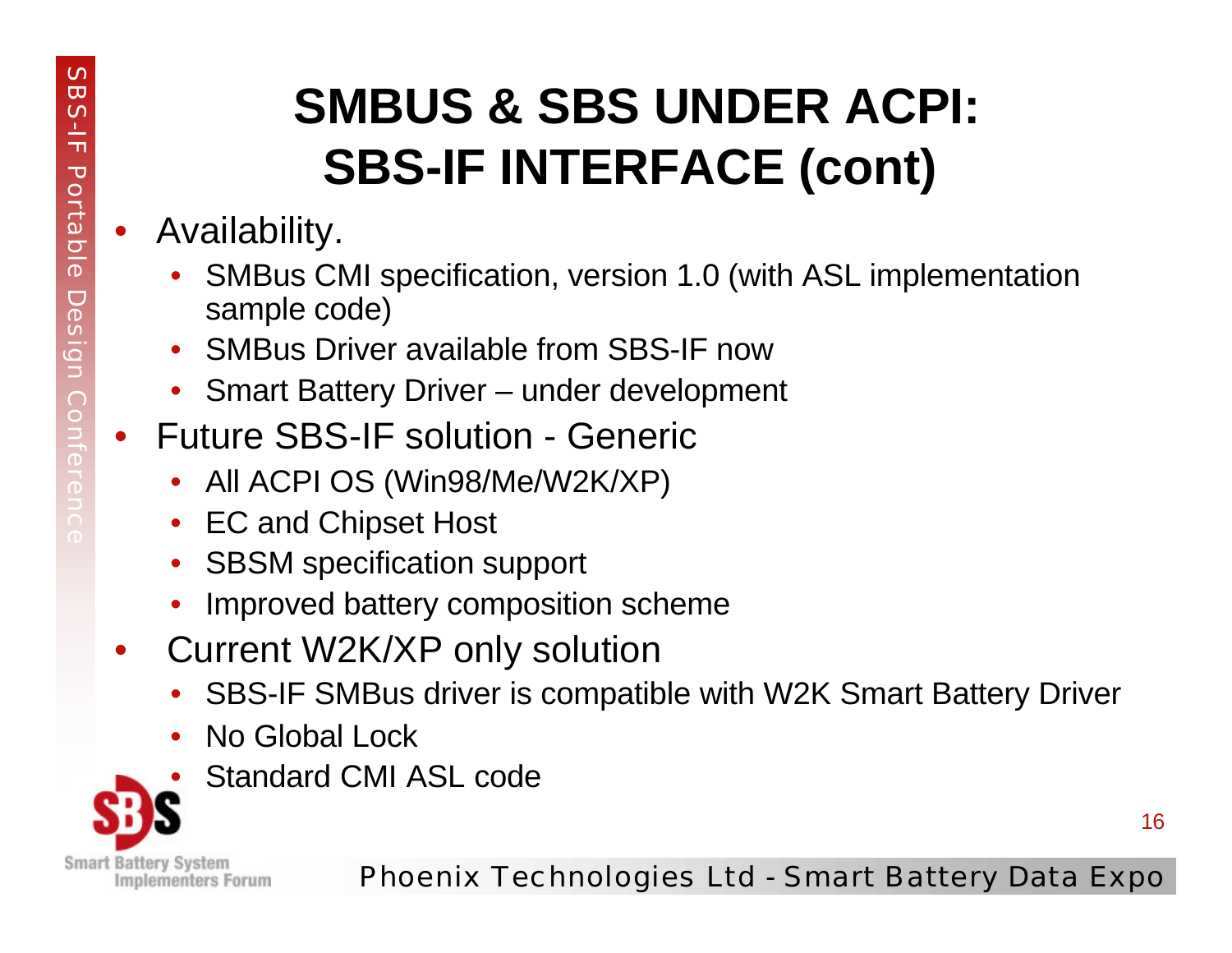#### **SMBUS & SBS UNDER ACPI: SBS-IF INTERFACE (cont)**

**SB** 

 $3 - 15$ 

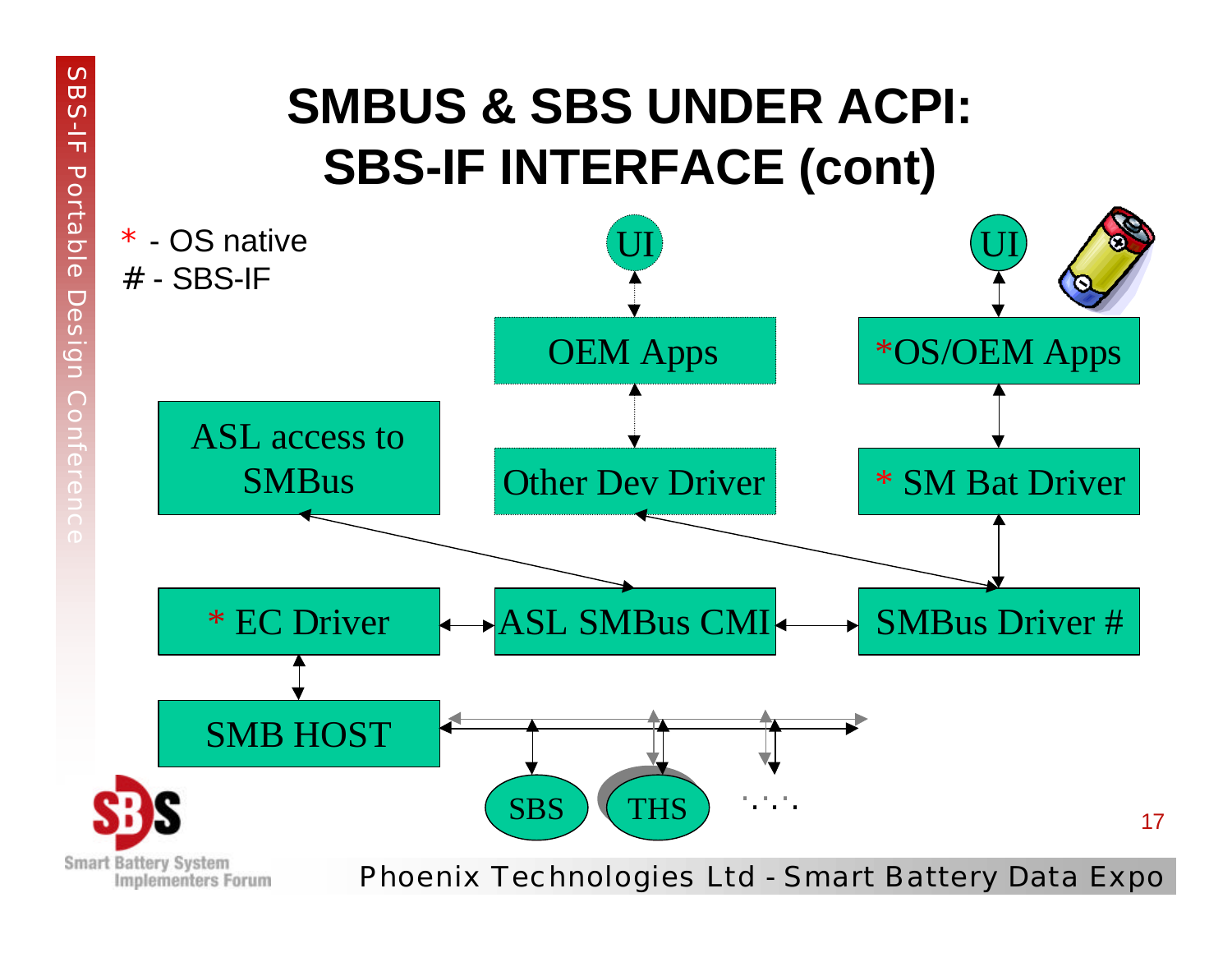- History: SMBus & SBS Under APM
- SMBus & SBS under ACPI: Native OS interface
- SMBus & SBS under ACPI: SBS-IF interface
- **SMBus & SBS under ACPI: CMB interface**

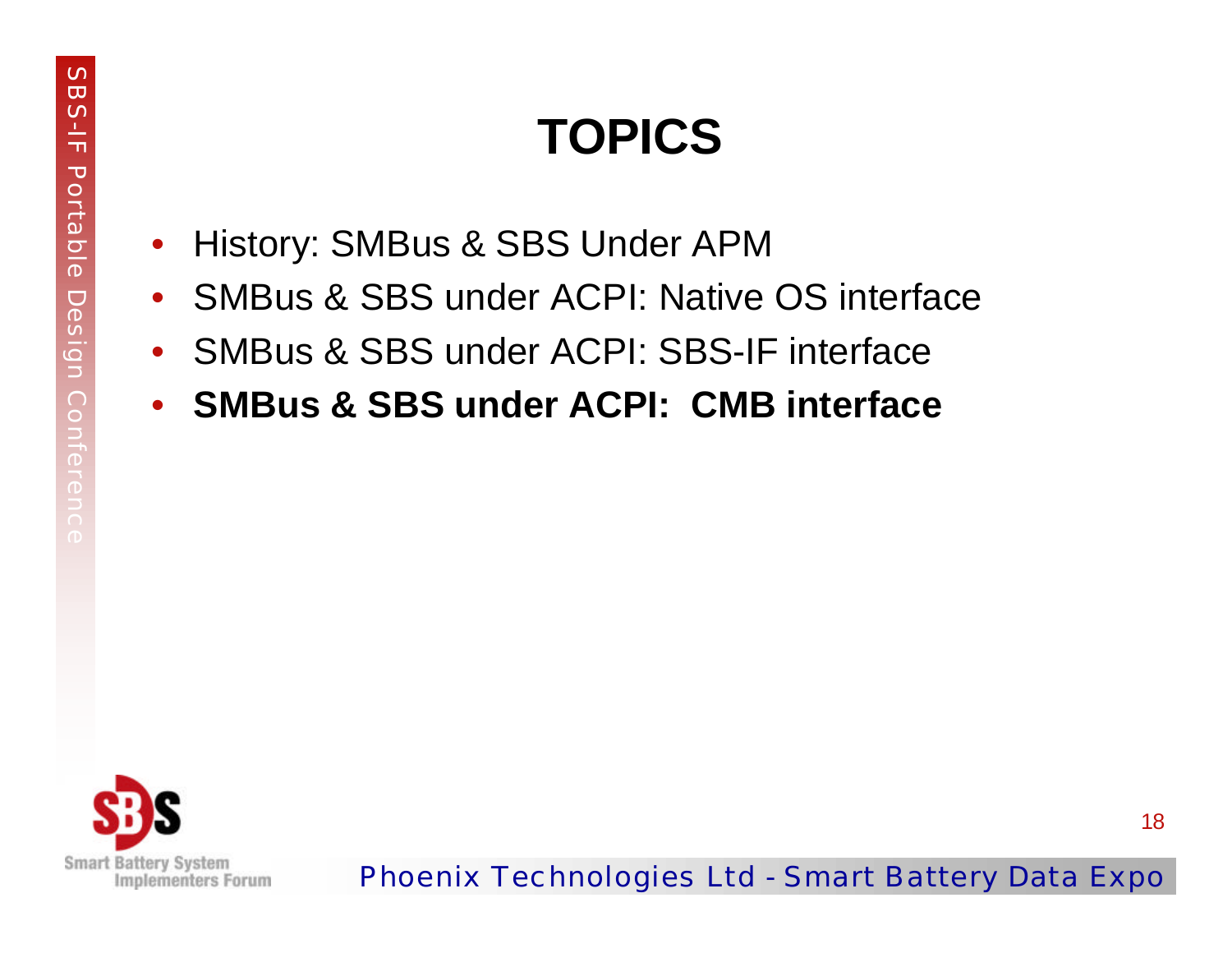#### **SMBUS & SBS UNDER ACPI: CMB INTERFACE**

- Generic (for all ACPI OS) solution that is available now: SM Battery to CM Battery data conversion
- Requires 2 layers of ASL code
	- SMBus access layer (access synchronization)
		- OEM proprietary, or Based on SMBus CMI spec strongly recommended
	- Data Conversion Layer
- Drivers
	- EC, CM Battery (all \*OS native)
	- Other Device Drivers (OEM???)



Phoenix Technologies Ltd - Smart Battery Data Expo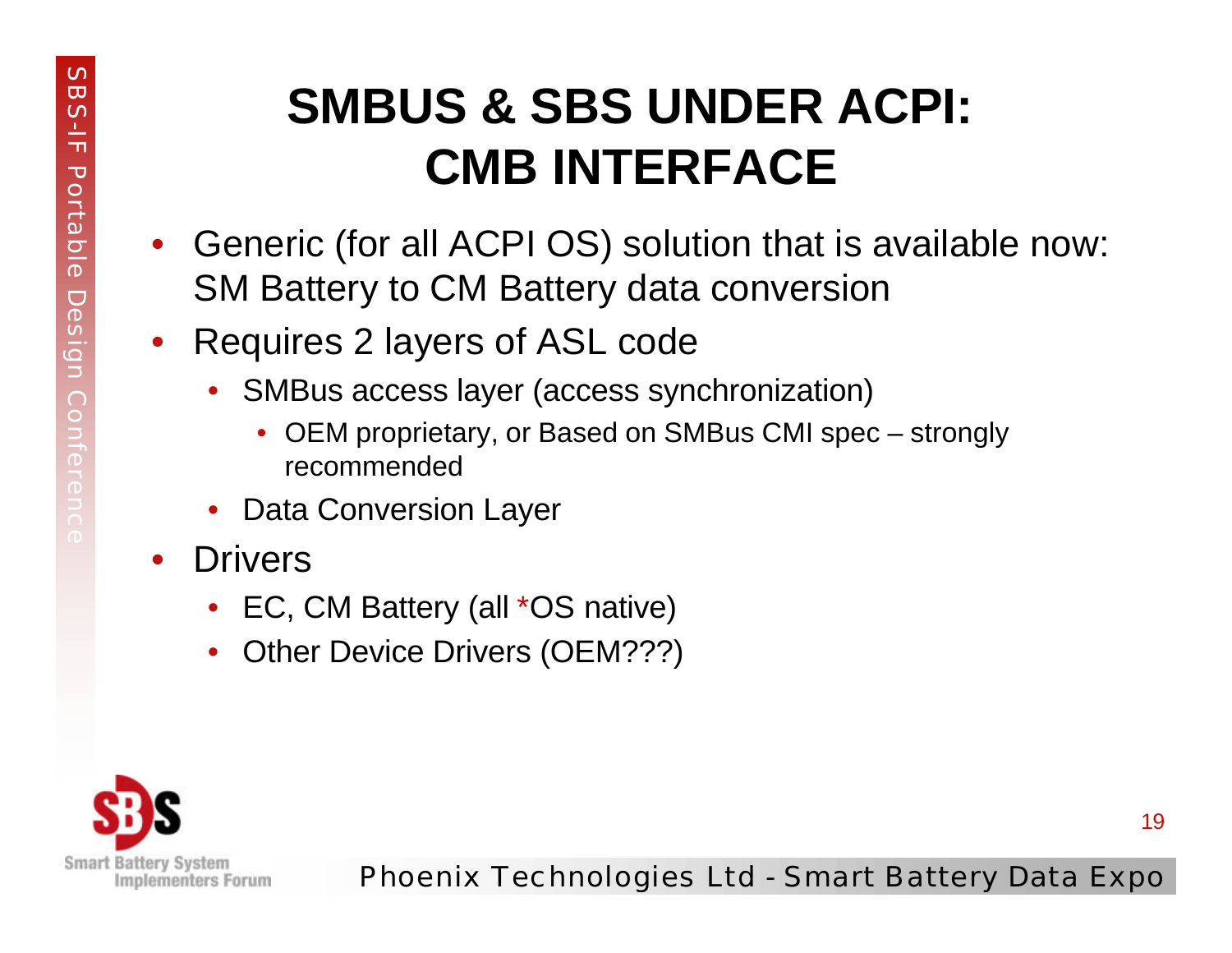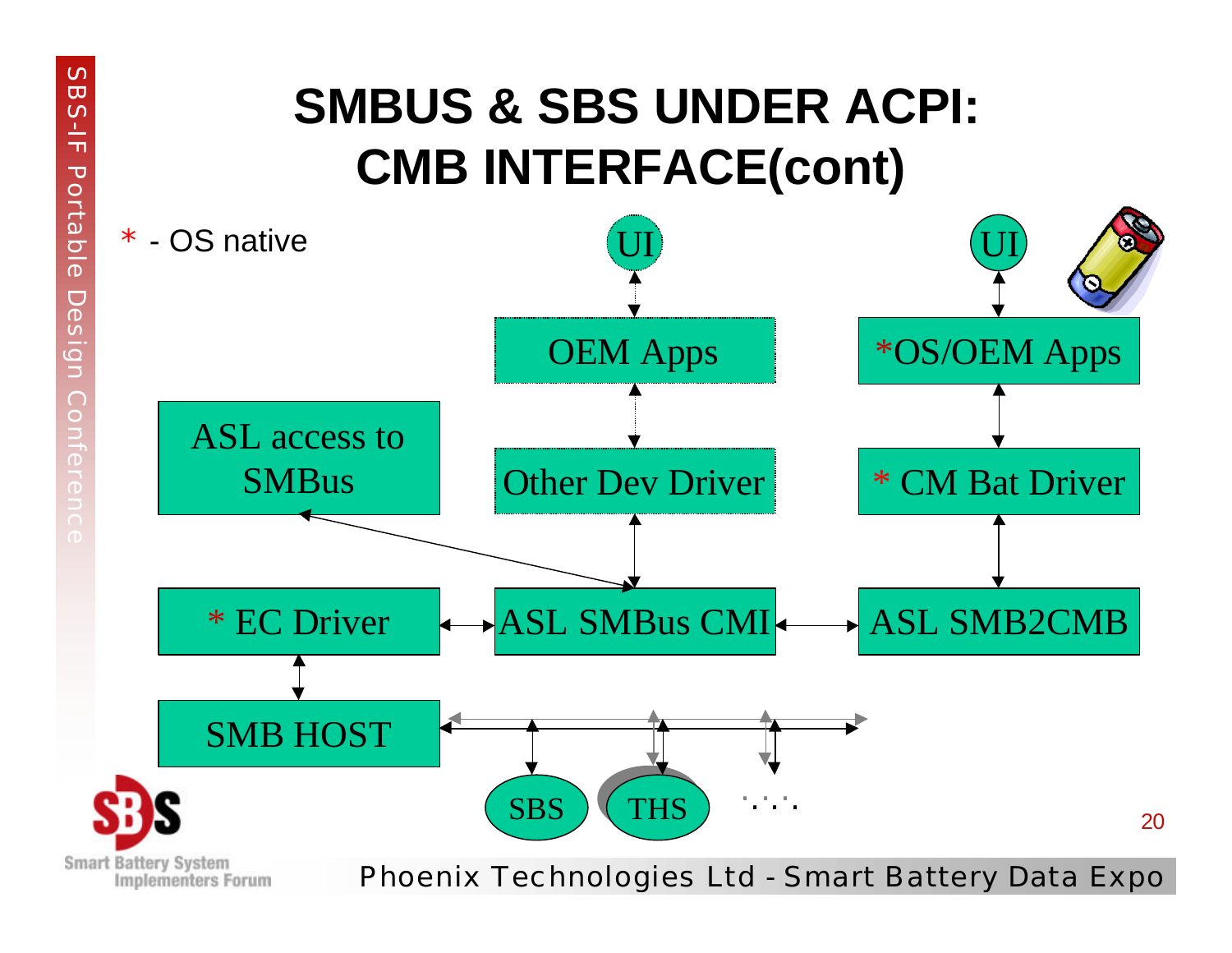## **SMBUS & SBS UNDER ACPI: CMB INTERFACE (cont)**

- Applications
	- Phoenix BatteryScope
	- Power Meter (\*OS native)
- Limitations
	- Only small subset of SM Battery Parameters can be retrieved after conversion to CM Battery standards
	- Specifically: no remaining time and battery wear information is available
- Important advantage of BatteryScope that can partially overcome CM Battery limitations
	- Calculations are less precise than SM Battery data